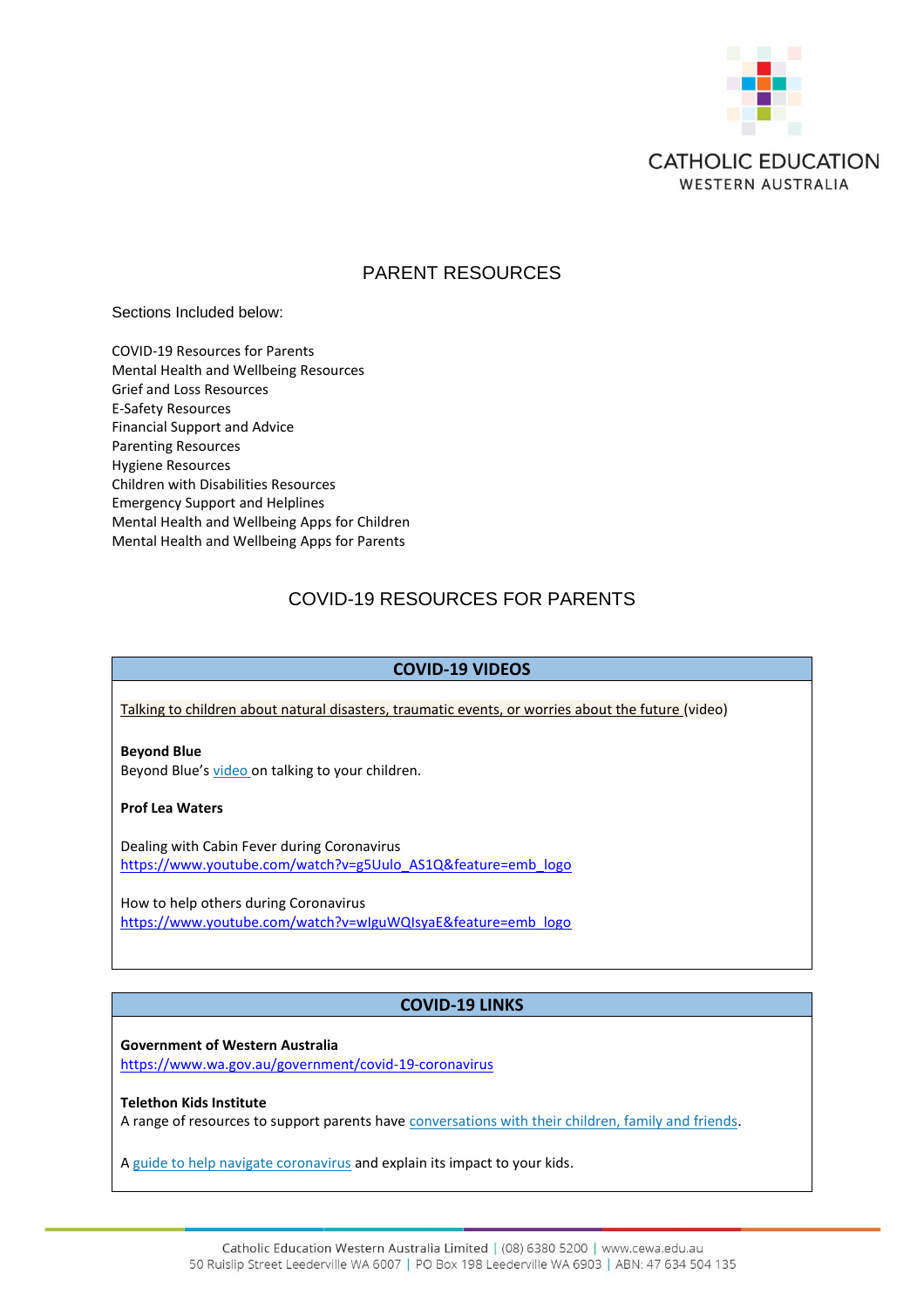

# **Australian Psychological Society** Information for families on how to [cope with anxiety](https://www.psychology.org.au/getmedia/5a4f6500-b5af-4482-9157-5392265d53ce/20APS-IS-COVID-19-Public-P2_1.pdf) during this time. Resource to assist parents, caregivers and teachers tips on how to talk to children and young people cope [with tragic events.](http://www.psychology.org.au/getmedia/a61fcf9d-dc4c-40f3-b94d-65995c85995b/Helping-children-affected-tragic-events.pdf) **WA Health** WA Health has developed an information sheet on [guidance on isolation and coronavirus \(COVID-19\).](https://www.health.gov.au/sites/default/files/documents/2020/03/coronavirus-covid-19-isolation-guidance_6.pdf) **Australian Psychological Society** Information on how to [maintain positive mental health during social isolation.](https://www.psychology.org.au/getmedia/d7cb8abd-3192-4b8f-a245-ace9b8ef44d5/20APS-IS-COVID-19-Isolation-P1.pdf) **GPs Can** Information for parents on how to [make a healthy space for your family](https://www.gps-can.com.au/covid19-blog/healthy-space) during this time. General information for parents on how to [manage school](https://www.gps-can.com.au/covid19-blog/a-guide-school) during this time. **Generation Next** [Top 10 questions](https://www.generationnext.com.au/2020/03/how-to-talk-to-your-children-about-coronavirus-top-10-questions-answered/) on how to talk to your children. **Emerging Mind**  [Helping children cope with stress during the Coronavirus \(COVID-19\) outbreak](http://emergingminds.com.au/resources/helping-children-cope-with-stress-during-the-coronavirus-covid-19-outbreak/) [Traumatic events, the media and your child](https://emergingminds.com.au/resources/traumatic-events-the-media-and-your-child/) **Psychology Today**  Ways to Help Your Kids Cope With the Coronavirus Crisis [https://www.psychologytoday.com/us/blog/warning-signs-parents/202003/6-ways-help-your-kids-cope](https://www.psychologytoday.com/us/blog/warning-signs-parents/202003/6-ways-help-your-kids-cope-the-coronavirus-crisis)[the-coronavirus-crisis](https://www.psychologytoday.com/us/blog/warning-signs-parents/202003/6-ways-help-your-kids-cope-the-coronavirus-crisis) **[100 Coping Strategies](https://youthfocus.com.au/wp-content/uploads/2018/06/YF_Chatterbox_Coping-Strategies_A3_FA.pdf) [Talking to Children about Coronavirus](https://www.bps.org.uk/sites/www.bps.org.uk/files/Policy/Policy%20-%20Files/Talking%20to%20children%20about%20coronavirus.pdf) World Health Organisation – [Helping Children Cope with Stress](https://www.who.int/docs/default-source/coronaviruse/helping-children-cope-with-stress-print.pdf?sfvrsn=f3a063ff_2) Primary – [Story about Coronavirus](https://www.elsa-support.co.uk/wp-content/uploads/2020/03/Coronavirus-story-for-children-1.pdf)**

### MENTAL HEALTH AND WELLBEING RESOURCES

### **Head to Health**

Head to Health provides links to trusted Australian online and phone supports, resources and treatment options for all adults and young people. w: [headtohealth.gov.au](http://headtohealth.gov.au/)

### **Mental Health Online**

Mental Health Online provides comprehensive and effective online services and programs free of charge.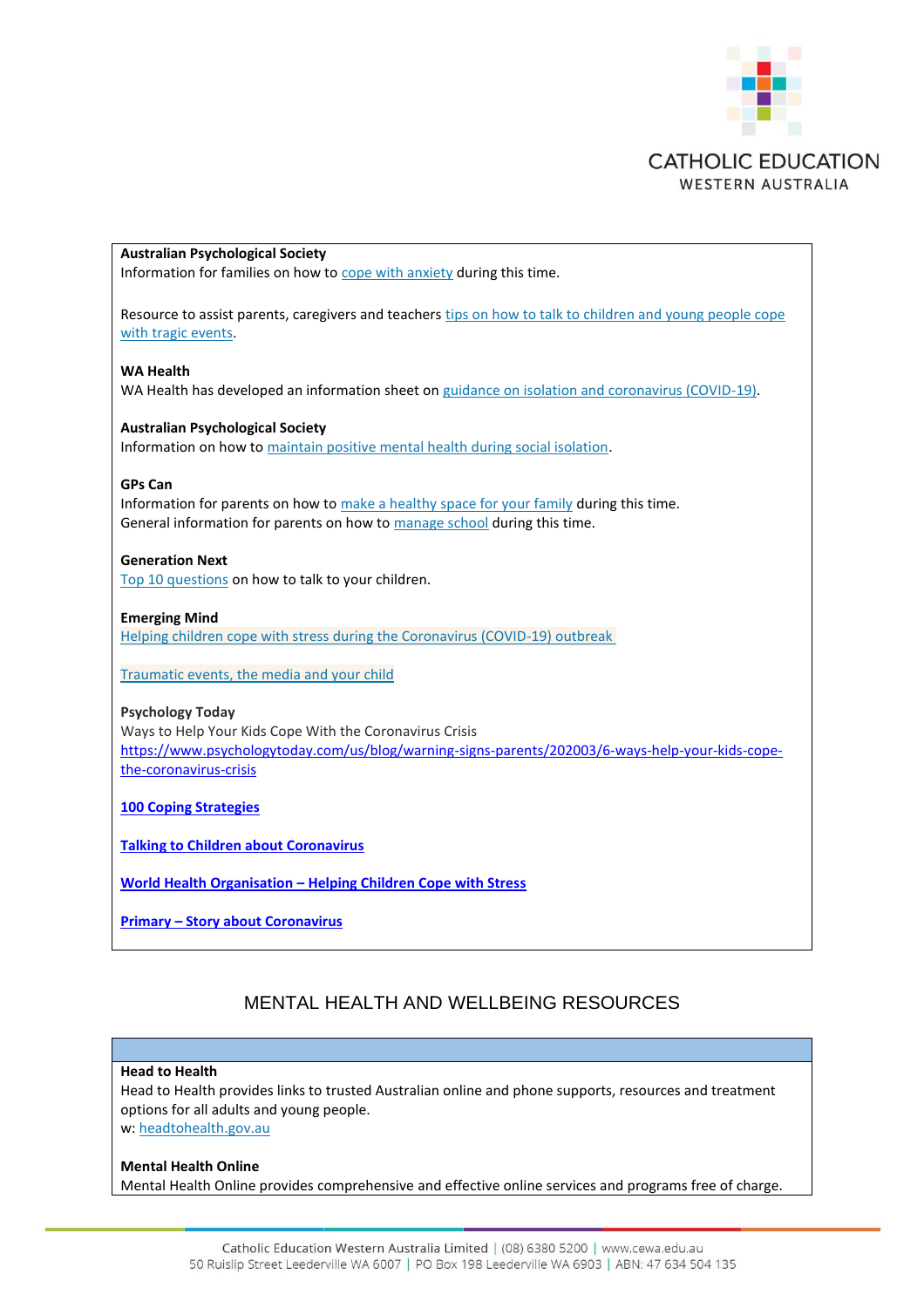

### w: [mentalhealthonline.org.au](http://mentalhealthonline.org.au/)

#### **Student wellbeing hub**

Provides information and advice about important topics like [bullying, online safety, communicating with](http://studentwellbeinghub.edu.au/parents/)  [your child and the school.](http://studentwellbeinghub.edu.au/parents/)

### **Brave**

Program for parents (and children) to prevent child anxiet[y https://www.brave-online.com/](https://www.brave-online.com/)

### **Beyond Blue**

### **Children 6-12**

Information and resources for parents to [support your child manage anxiety and build resilience.](https://healthyfamilies.beyondblue.org.au/age-6-12) Information for parents on how to [support children manage emotions.](https://healthyfamilies.beyondblue.org.au/age-6-12/raising-resilient-children/managing-emotions) Information for parents on how to [support children with anxiety.](https://healthyfamilies.beyondblue.org.au/age-6-12/mental-health-conditions-in-children/anxiety/strategies-to-support-anxious-children) **Children 13+**

Information and resources for parents to [support your child manage anxiety and build resilience.](https://healthyfamilies.beyondblue.org.au/age-13) Information for parents on how to [support young people manage emotions and stress.](https://healthyfamilies.beyondblue.org.au/age-13/raising-resilient-young-people/managing-emotions-and-stress)

### **Mental Health Commission**

Information for Aboriginal people on building resilience as part of the [Strong Spirit Strong Minds](https://www.mhc.wa.gov.au/media/2728/making-changes.pdf) program.

### **Beyond Blue**

Information for parents on how to [support young people manage emotions and stress.](https://healthyfamilies.beyondblue.org.au/age-13/raising-resilient-young-people/managing-emotions-and-stress)

Wellbeing advice from Australian mental health website [Beyond Blu](https://www.beyondblue.org.au/the-facts/looking-after-your-mental-health-during-the-coronavirus-outbreak)[e](http://www.beyondblue.org.au/the-facts/looking-after-your-mental-health-during-the-coronavirus-outbreak) specific to the COVID-19 outbreak.

This tip sheet provides some strategies to help you and your family [support healthy habits.](https://healthyfamilies.beyondblue.org.au/healthy-homes/supporting-healthy-habits)

### **Healthy WA**

HealthyWA provides ways to [improve your mental health and wellbeing,](https://healthywa.wa.gov.au/Articles/F_I/Good-mental-health-and-wellbeing) and where to get help if you need it.

### **Help Guide**

American resource [\(Harvard University resource\)](https://www.helpguide.org/articles/anxiety/coronavirus-anxiety.htm) accessible for all, promoted by Health direct.

### **Lifeline**

Some mental health and wellbeing [tips and strategies](https://www.lifeline.org.au/get-help/topics/mental-health-and-wellbeing-during-the-coronavirus-covid-19-outbreak) to look after yourself and others.

#### **Phoenix Australia - Centre for Post Traumatic Mental health**

This tip sheet provides some [simple strategies](https://www.phoenixaustralia.org/wp-content/uploads/2020/03/Coronavirus-Families-tip-sheet.pdf) to help you and your family manage stress.

#### **Mental Health Commission**

Information on looking after your [mental health during the COVID-19 pandemic.](https://www.mhc.wa.gov.au/about-us/news-and-media/news-updates/looking-after-your-mental-health-during-the-covid-19-pandemic/)

### **Be You**

Educators can access and choose from a wide range of [online apps and resources](https://beyou.edu.au/resources/tools-and-guides/wellbeing-tools-for-you) providing valuable information and support around mental health and wellbeing.

### **Psychology Today**

5 Ways to Overcome the Psychological Stress of Coronavirus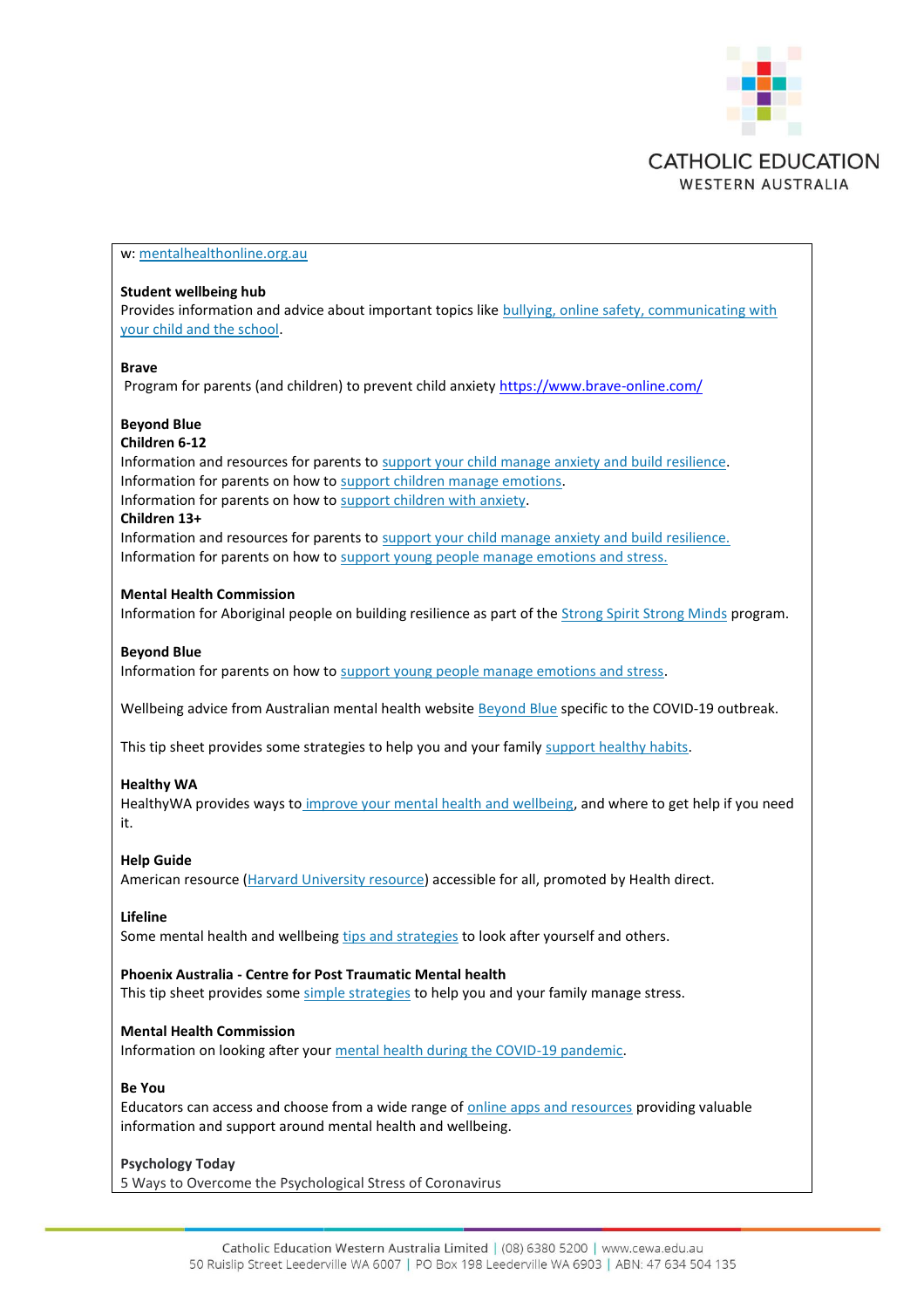

[https://www.psychologytoday.com/us/blog/motivate/202003/5-ways-overcome-the-psychological-stress](https://www.psychologytoday.com/us/blog/motivate/202003/5-ways-overcome-the-psychological-stress-coronavirus)**[coronavirus](https://www.psychologytoday.com/us/blog/motivate/202003/5-ways-overcome-the-psychological-stress-coronavirus)** 

Using Mindfulness to Build upon Strengths (& 5 Exercises You Can Try with Your Kids) [https://www.leawaters.com/blog/using-mindfulness-to-build-upon-strengths-amp-5-exercises-you-can-try](https://www.leawaters.com/blog/using-mindfulness-to-build-upon-strengths-amp-5-exercises-you-can-try-with-your-kids)[with-your-kids](https://www.leawaters.com/blog/using-mindfulness-to-build-upon-strengths-amp-5-exercises-you-can-try-with-your-kids)

**Calm**

<https://www.calm.com/blog/take-a-deep-breath>

Google Technology Wellbeing video <https://wellbeing.google/>

## GRIEF AND LOSS RESOURCES

**Health Direct**

Information on how to [manage grief and loss.](https://www.healthdirect.gov.au/grief-loss)

**Trauma & Grief Network** Information and resources to support your children with their [experiences of grief and loss.](https://tgn.anu.edu.au/resource/grief-loss/)

**Beyond Blue** Information to support your children with their [experiences of grief and loss.](https://healthyfamilies.beyondblue.org.au/healthy-homes/loss-and-grief)

**Australian Centre for Grief and Bereavement**  https://www.grief.org.au

# E-SAFETY RESOURCES

**eSafety Commissioner**

<https://www.esafety.gov.au/about-us/blog/covid-19-online-safety-kit-parents-and-carers>

<https://www.esafety.gov.au/key-issues/covid-19/letter-parents-carers>

**ESafety and Help Webinars** <https://beconnected.esafety.gov.au/>

### FINANCIAL SUPPORT AND ADVICE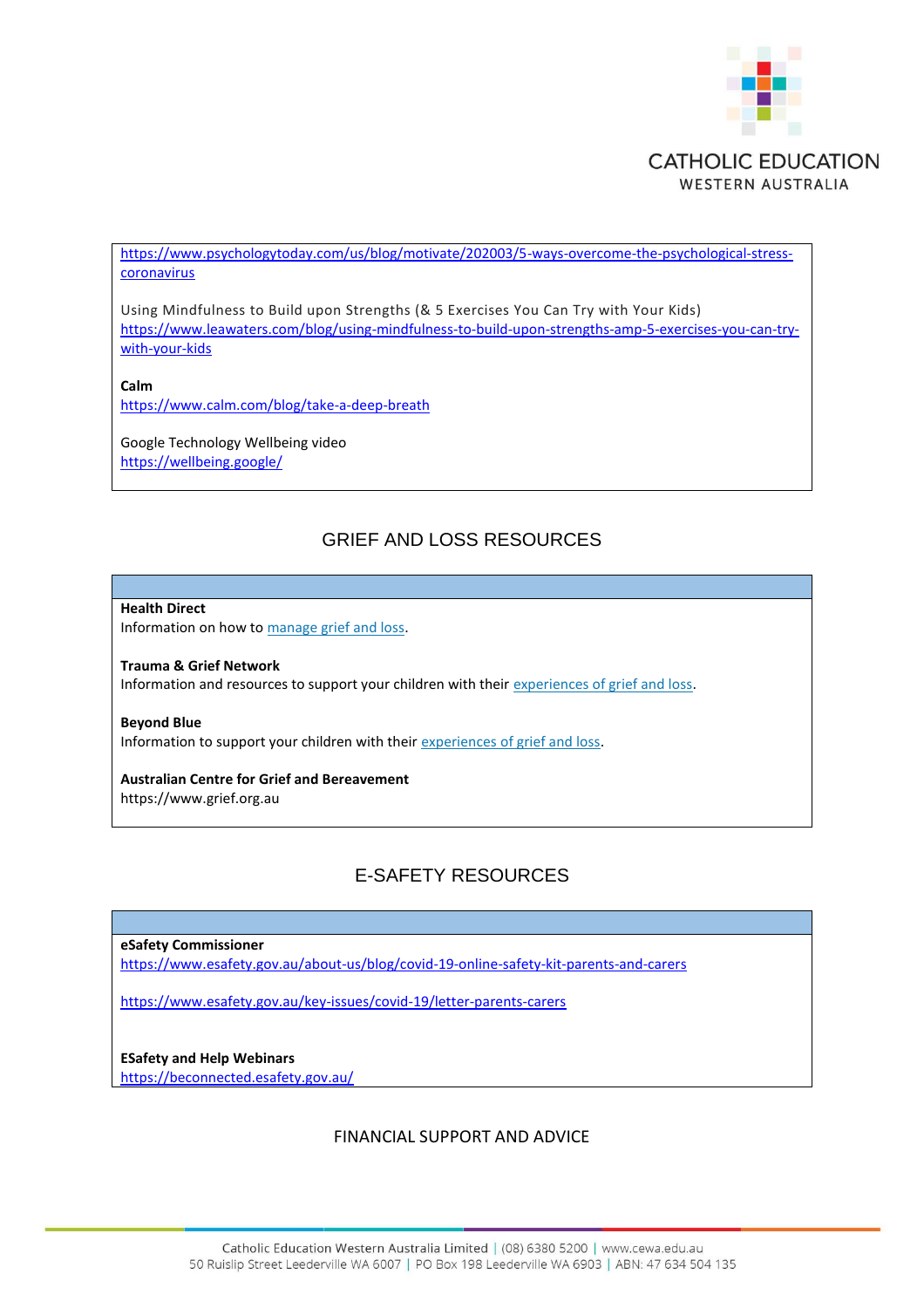

**Centrelink – [Affected by Coronavirus](https://www.servicesaustralia.gov.au/individuals/subjects/affected-coronavirus-covid-19)**

**[Moneysmart -](https://moneysmart.gov.au/covid-19) Covid19**

**[Centrecare Financial Counselling](https://www.centrecare.com.au/services/metropolitan-services-metro/financial-counselling/)**

**Jobseekers Contact Line** – Ph: 132 850

**Small Business Advice** – Ph: 133 140

### PARENTING RESOURCES

#### **Raising Children Network**

Raising Children Network is an Australian parenting resource to support families grow and thrive. It provides information tailored to [different ages and stages of parenting.](https://raisingchildren.net.au/)

A range of resources to support you and your family [understand and manage coronavirus \(COVID-19\).](https://raisingchildren.net.au/guides/a-z-health-reference/coronavirus-and-children-in-australia)

### **Triple P**

Triple P gives parents [simple tips](https://www.triplep-parenting.net.au/au-uken/find-help/triple-p-parenting-in-western-australia/) to help manage the big and small problems of family life and build stronger relationships.

#### **Australian Childhood Foundation**

[Strategies on how to stay connected](https://professionals.childhood.org.au/app/uploads/2020/03/Covid.pdf) with our children during this time.

#### The Guardian: Family lockdown guide

[https://www.theguardian.com/world/2020/mar/13/the-family-lockdown-guide-how-to-emotionally](https://www.theguardian.com/world/2020/mar/13/the-family-lockdown-guide-how-to-emotionally-prepare-for-coronavirus-quarantine)[prepare-for-coronavirus-quarantine](https://www.theguardian.com/world/2020/mar/13/the-family-lockdown-guide-how-to-emotionally-prepare-for-coronavirus-quarantine)

### **Greater Good**

How School Closures Can Strengthen Your Family [https://greatergood.berkeley.edu/article/item/how\\_school\\_closures\\_can\\_strengthen\\_your\\_family](https://greatergood.berkeley.edu/article/item/how_school_closures_can_strengthen_your_family)

### HYGIENE RESOURCES

### **Health Direct**

A range of [infographics and videos](http://www.healthdirect.gov.au/coronavirus-covid-19-in-pictures) on how to reduce risk, guidance on isolation and general information on coronavirus (COVID-19).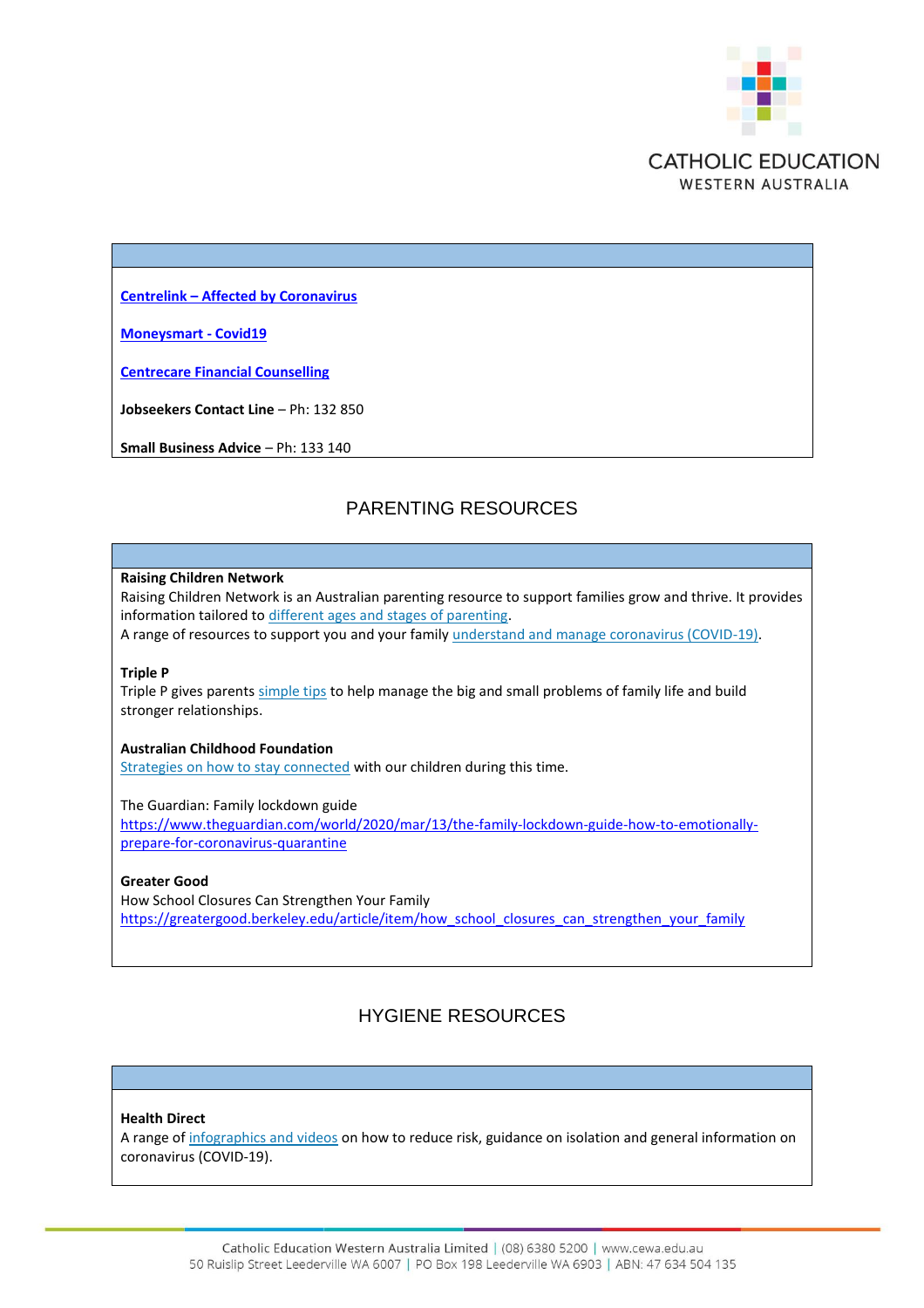

### **Healthy WA**

Information on [hand hygiene.](http://healthywa.wa.gov.au/Articles/F_I/Facts-about-hand-hygiene) Available in different languages.

#### **Redcross**

[Poster](https://www.redcross.org.au/coronavirus) outlining simple steps to protect yourself and help prevent the spread. This is available in community languages

**National Aboriginal Community Controlled Health Organisation** Information on [hand hygiene](http://nacchocommunique.com/category/corona-virus/) developed for Aboriginal people.

**Kimberley Aboriginal Medical Services Ltd**

Poster for [COVID-19 advice.](http://kams.org.au/wp-content/uploads/2020/03/KAMs_Covid19_a3_download.pdf)

# CHILDREN WITH DISABILITIES RESOURCES

**National Disability Insurance Scheme (NIDS)** AUSLAN video and frequently asked questions [explaining COVID-19.](https://www.ndis.gov.au/understanding/ndis-and-other-government-services/ndis-and-disaster-response)

### **Every Australian Counts**

Information for students with disability and their families. It has [videos, posters and multi-language](https://everyaustraliancounts.com.au/emergency-information-for-ndis-participants-and-families-about-the-coronavirus)  [factsheets.](https://everyaustraliancounts.com.au/emergency-information-for-ndis-participants-and-families-about-the-coronavirus)

**[Autism and Coronavirus: Helping Students Understand](https://usevisualstrategies.com/autism-coronavirus-helping-students-understand/)**

**[Supporting Individuals with Autism through Uncertain Times](https://afirm.fpg.unc.edu/sites/afirm.fpg.unc.edu/files/covid-resources/Supporting%20Individuals%20with%20Autism%20through%20Uncertian%20Times%20Full%20Packet.pdf)**

**[Viruses and Staying Healthy](https://cid.org.au/wp-content/uploads/2020/03/Viruses-staying-healthy-Council-Intellectual-Disability.pdf) – Easy Read**

# EMERGENCY SUPPORT AND HELPLINES

### **Crisis Care**

Crisis Care is a telephone information and counselling service for people in crisis needing urgent help. It operates after hours, 7 days a week.

t: 9223 1111

t: 1800 199 008 (country free call)

Crisis Care can be accessed through the translating and interpreting service on 13 14 50.

### **Mental Health Emergency Response Line**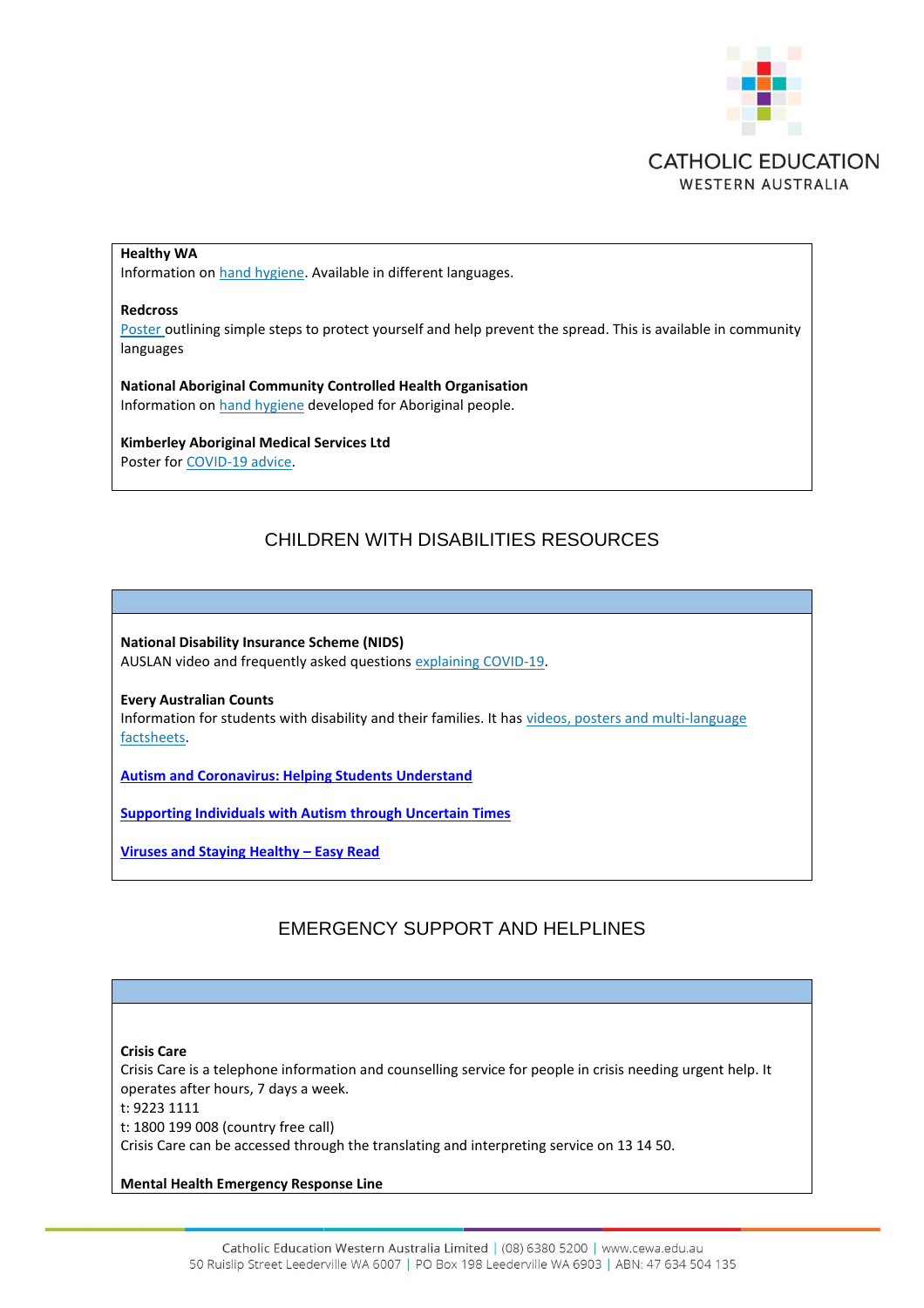

For anyone involved in a mental health emergency in the community – including individuals, families/carers, member of the general public or health professionals. Metro: 1300 555 788 Peel: 1800 676 822 Rural Link: 1800 552 002 TTY: 1800 720 101

### **Lifeline**

Adult service for crisis and suicide prevention. t: 13 11 14 (24 hours, 7 days) Text: 0477 13 11 14 (6pm – midnight AEDT, 7 nights) Chat online: [lifeline.org.au/crisis-chat](http://lifeline.org.au/crisis-chat%C2%A0) (7pm - midnight, 7 nights)

### **Ngala Parenting Line**

Ngala Parenting Line supports families of children from birth to 18 in WA. 8am – 8pm, 7 days a week t: 9368 9368 (metro) t: 1800 111 546 (regional) w: [ngala.com.au/service/ngala-parenting-line](http://ngala.com.au/service/ngala-parenting-line)

### **Rural Link**

Rural link is a specialist after hours mental health telephone service for people in rural communities of Western Australia. The support line can assist: t: 1800 552 002 Availability: 4.30pm – 8:30am Monday to Friday 24 hours Saturday, Sunday and public holidays. During business hours you will be connected to your local community mental health clinic.

### **Mental Health Online**

Mental Health Online provides comprehensive and effective online services and programs free of charge. w: [mentalhealthonline.org.au](http://mentalhealthonline.org.au/)

### **Carers Australia**

Short-term counselling and emotional and psychological support services for carers and their families in each state and territory. t: 1800 242 636 w: [carersaustralia.com.au](http://carersaustralia.com.au/)

### **1800Respect**

Confidential information, counselling and support service. Open 24 hours to support people impacted by sexual assault, domestic or family violence and abuse. t: 1800 737 732 NRS: 1800 555 677 Interpreter: 13 14 50 w: [1800respect.org.au](http://800respect.org.au/)

**MensLine** t: 1300 789 978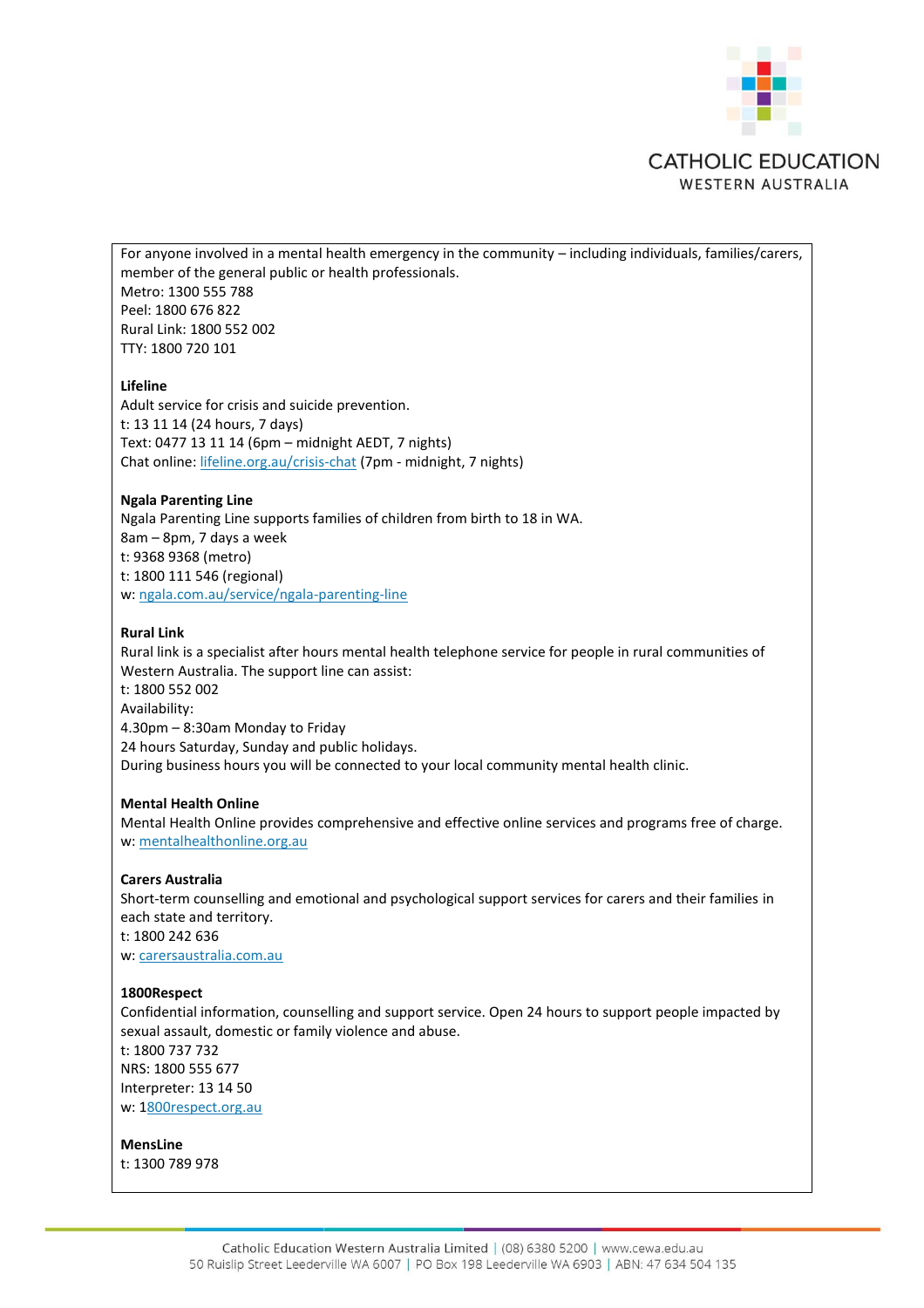

**Beyond Blue** t: 1300 224 636

### MENTAL HEALTH AND WELLBEING APPS (FOR CHILDREN)

Mood Meter by Emotionally Intelligent Schools LLC The Bears by Anglicare Victoria Zones of Regulation by Selosoft Inc Emotionary Positive Penguins Smiling Mind by Smiling Mind Reach Out Breathe by Reach Out Australia Breathe, Think, Do (Sesame Street) Touch and Learn Avokiddo Emotions IF. . . The Emotional IQ Game (If You Can) The Middle School Confidential series Stop, Breathe & Think (Tools for Peace) The Social Express **SuperBetter** 

# MENTAL HEALTH AND WELLBEING APPS (FOR PARENTS)